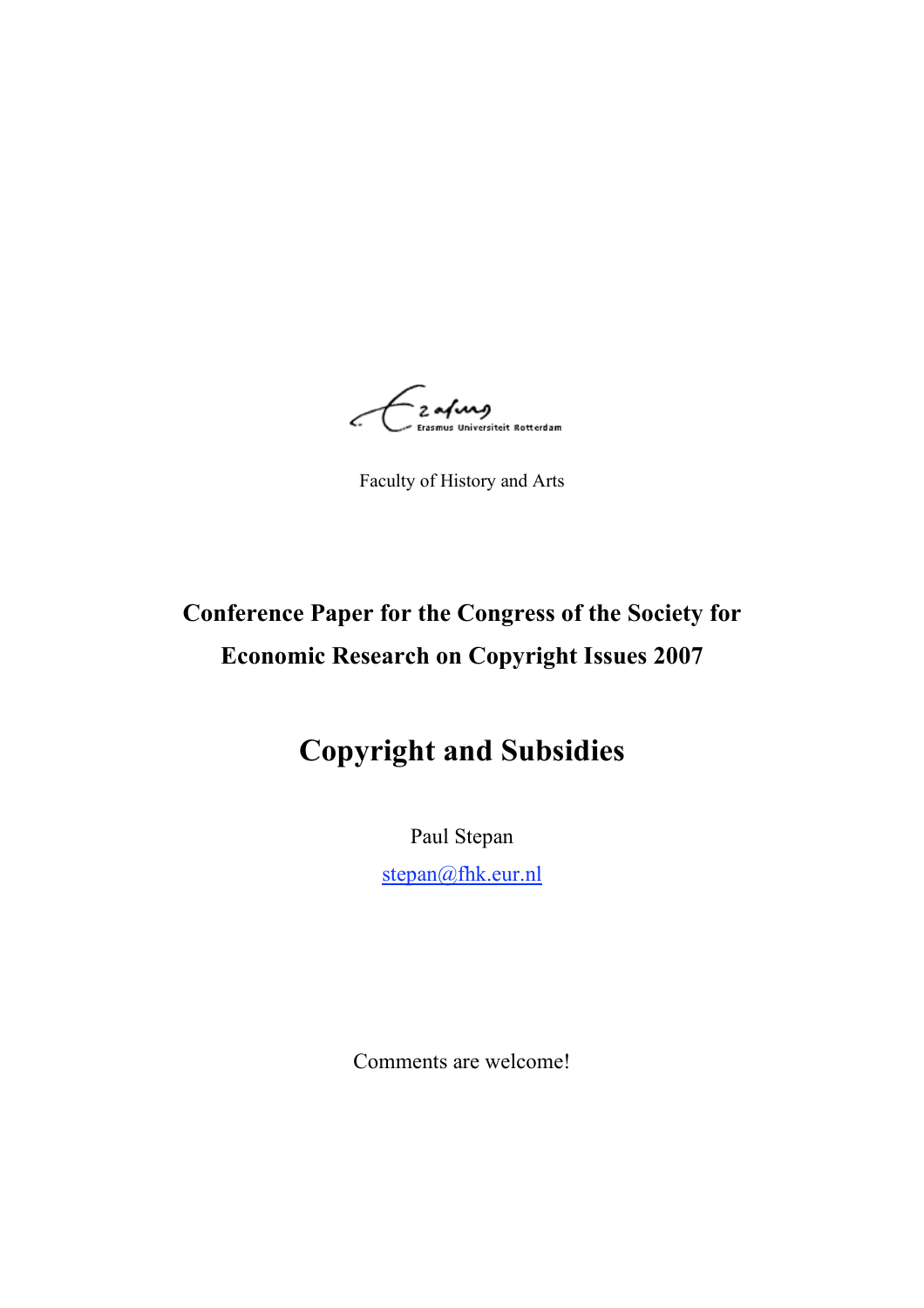#### **Copyright, Subsidies and other Incentives**

Economics of copyright and cultural economics are two areas of economics that to a large extent cover common ground. Both disciplines are interested in content creation and both deal with cultural goods. In the past few years the fields of interests in cultural economics have broadened from the "high arts" to the creative industries that cover more or less all industries that are protected by or built on copyright. Nevertheless the two disciplines hardly mix and results in one area of economics are barely recognised in the other. This paper aims to relate economics of copyright and cultural economics with in their respective ways of searching for a second best solution.

#### **Introduction**

The basic economic rationale for copyright is, that it provides an incentive to create. If copyright did not provide this incentive there would be no economic justification for a legal market intervention. Copyright allows the creator to charge a price that is higher than the market price for a limited period of time in order to recoup the invested money which otherwise would be difficult due to free riders. In that sense copyright is an attempt to overcome one market failure with another. Therefore economics of copyright deals to a large extent with the search of a second best solution since a first best one is not available. The main problems arise from monopoly power, transaction costs, optimising the duration, issues of property and alternative ways of compensation.

Even though most economists would agree that copyright does provide an incentive to create, there is still some ambiguity. Arnold Plant (1934) doubted that copyright does provide a sufficient incentive to create and stated his belief that creators respond to incentives other than monetary ones. Kenneth Arrow (1962) did not question if copyright provides an incentive to create or not, he addressed the subject from a more general perspective and suggested that

2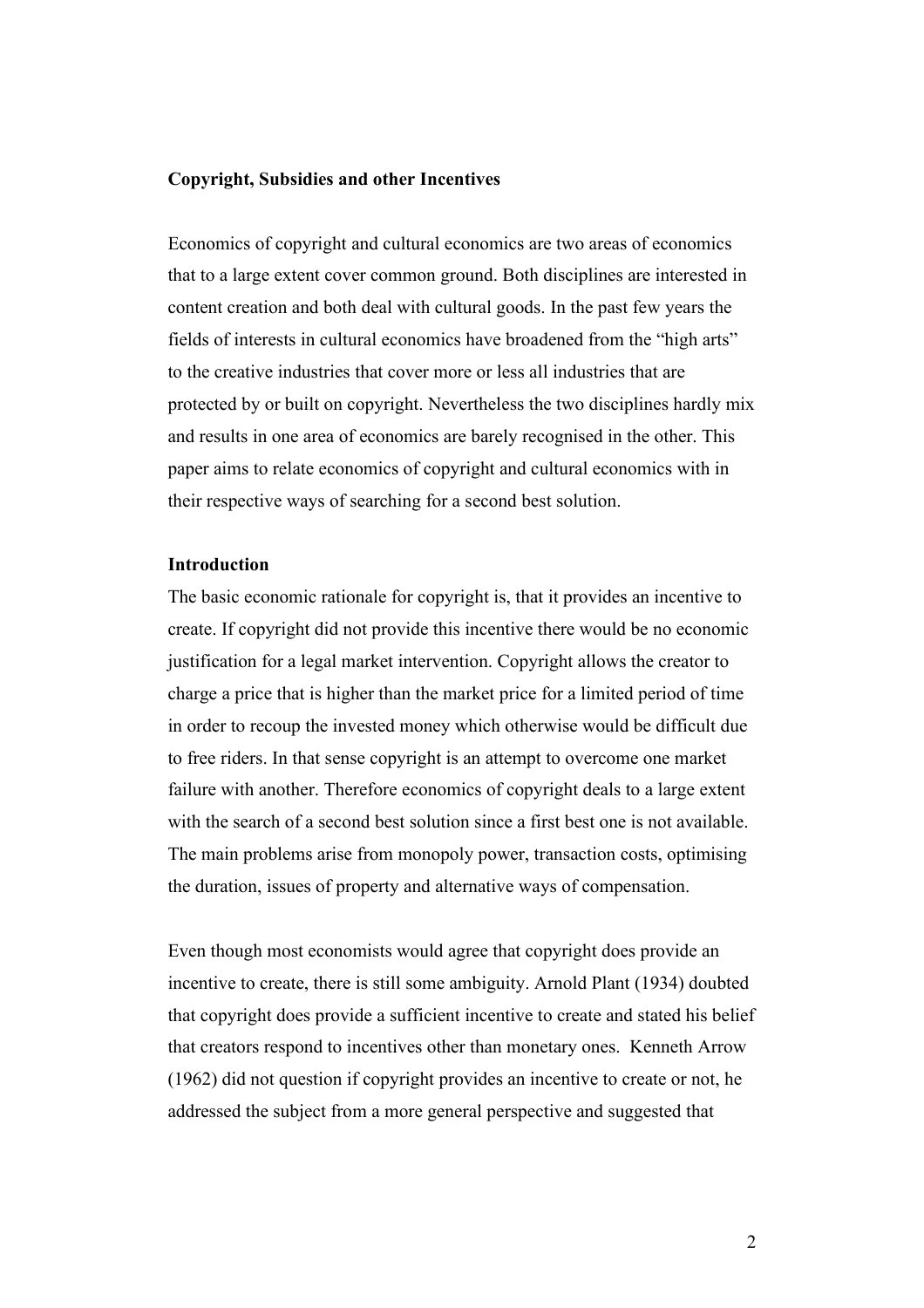information in general features the characteristics of a public good thus making the case for public finance. On the contrary to the authors mentioned above Boldrin and Levine (2002, 2005) argue against copyright from a completely different angle. They state that copyright leaves too much control to the authors and hence it slows innovation down. They find that the free rider problem is overrated and the problems can be resolved through the means of freedom of contract and the first mover's advantage.

Nevertheless, assuming that copyright does provide an incentive to create, at least sufficient to raise social welfare compared to having no protection at all, there are also other incentives for creation in the cultural sector, such as subsidies and donations or any other kind of related income that have to be considered. For full disclosure one should also mention social incentives such as fame, but in this paper the focus lies only on financial incentives. If we search for measures that lead to a second best solution we cannot optimise the duration of copyright without considering subsidies nor can we find a useful subsidy mechanism or amount without considering copyright.

Subsidies have been neglected in economics of copyright (except by Plant (1934), Hurt and Schuchman (1996) and Breyer (1970) who saw a limited role for them) but they had been in the core of cultural economics for a long time. Based on Baumol and Bowen's book (1966) and a number of subsequent publications cultural economics was formed. From the beginning on the discipline dealt to a large extent with welfare economic justifications for subsidies. Similarly in economics of copyright, cultural economists searched for a second best solution since various reasons of market failure do not allow to achieve a first best solution. Unlike in economics of copyright, the arguments were not only based on free riding and public good characteristics, but also for example on spill over benefits, national prestige, option demand, future generations or merit goods.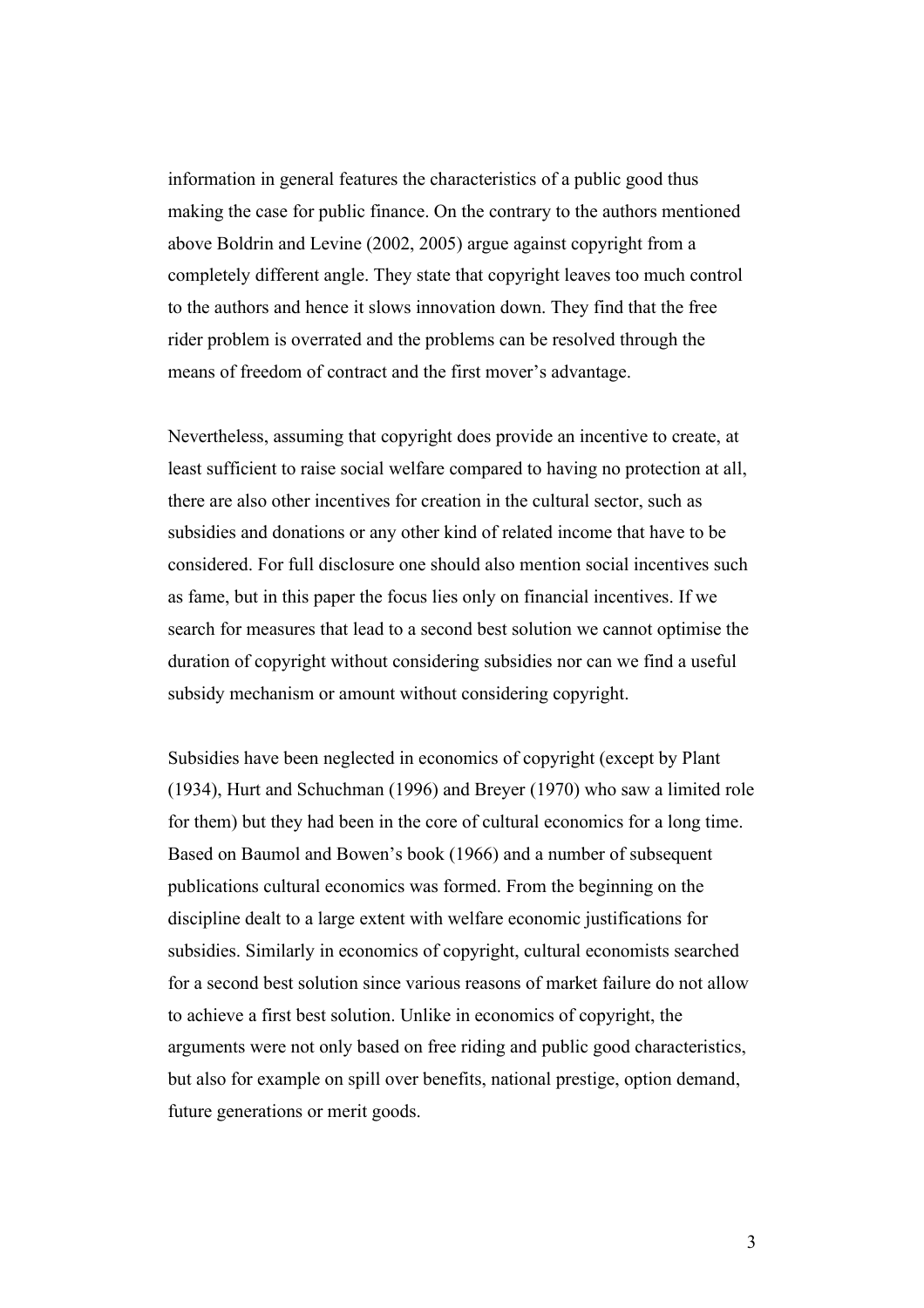In this paper these to approaches are combined as they are in place in the policies in most countries (even if not coordinated). Direct subsidies are much more important in (continental) Europe than in the United States or Japan but nevertheless all countries do distribute public money for the arts and culture to some extent. In addition some countries (e.g. the United States) grant indirect subsidies and accept tax-breaks, which is a waiver of tax money and hence also provides an incentive to create. Other than that there are donations and sponsorship which in turn respond to the existence of tax breaks, and last but not least patronage. All these measures provide an incentive to create and hence change the objective function of a profit maximising creator.

#### **… other incentives to create**

The main difference between the European and the US-American system is the role the state and public money plays for artists and creators in the creative industries. In (continental) Europe subsidies are extremely relevant for the creator's income and hence the incentives to create deriving from them interfere with the incentives deriving from copyright. When the discussion on creative industries hit most European governments and local governments, they started to launch public funding bodies for creative businesses, to establish "creative clusters" in the manner of real estate developers and started initiatives to support export and trade. The European film industry is highly subsidised in all EU-member states and subsidies add more to the income of creators than copyright based profits. In Austria, for example, an average film costs 1.5 million Euro and the producers equity ranges between 2 and 5 percent. The rest of the money is raised from public funding bodies and from public broadcasters. Nevertheless the producer receives full copyright protection until 70 years after the death of the last author (script, music, director). The film industry is probably the strongest example since it is

4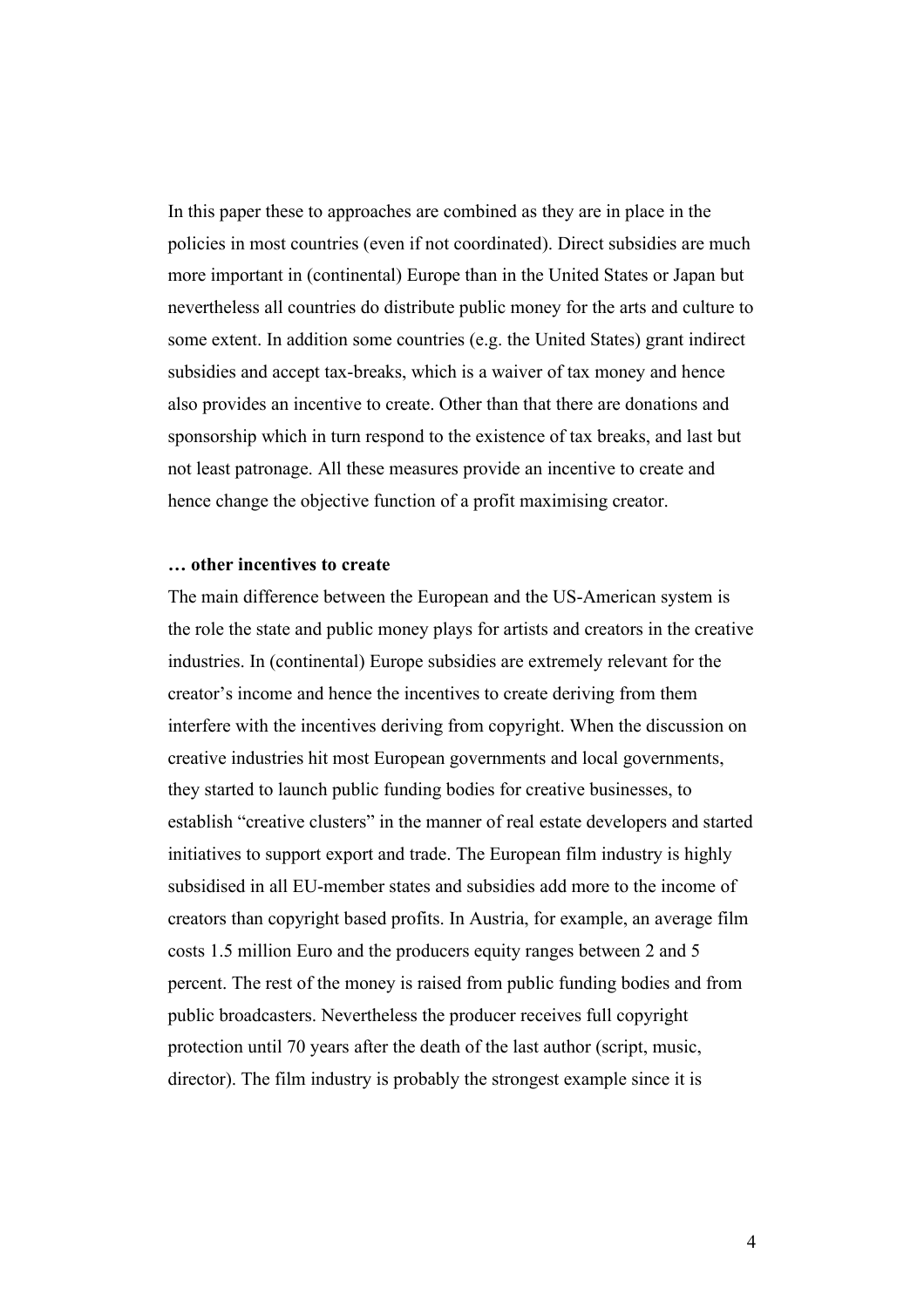considered to be a for-profit industry. In practice it has one of the highest subsidy ratios of all cultural industries.

In the European film industry there are subsidies for each step in the production and value chain. For script writing, for pre-production, production, post-production, cinema release and last but not least the cinemas themselves.

#### **Ways of subsidising the cultural sector**

In the following different ways of subsidising culture are sketched in order to point out that the incentives can be very different depending on the way they are implemented. The main distinction can be made between direct and indirect subsidies and subsidies that affect the supply in relation to the demand side. Most subsidies for the cultural sector in Europe are direct ones that shift the supply curve out to the right. Cultural funding can be spent in the form of lump sum subsidies, matching grants, public financing, and repayable on success subsidies, whereas the last two are subcategorised into subsidies that only cover the costs and those, which additionally allow for honoraria for the creators.

The first one is a frequently used way of subsidising in all artistic branches where in response to an application for subsidy a lump sum is granted. The lump sum is used as a drop in the costs of development and hence lowers the quantity needed to be sold in order to break even. Even though the investment is partly public money, there is no mitigation in copyright in order to lower the social costs that it causes. A simple lump sum subsidy that leaves a significant share of the investment to the creator does not interfere with the incentives provided by copyright since producer is better off selling the creation in every way but nevertheless a combination bears welfare implications.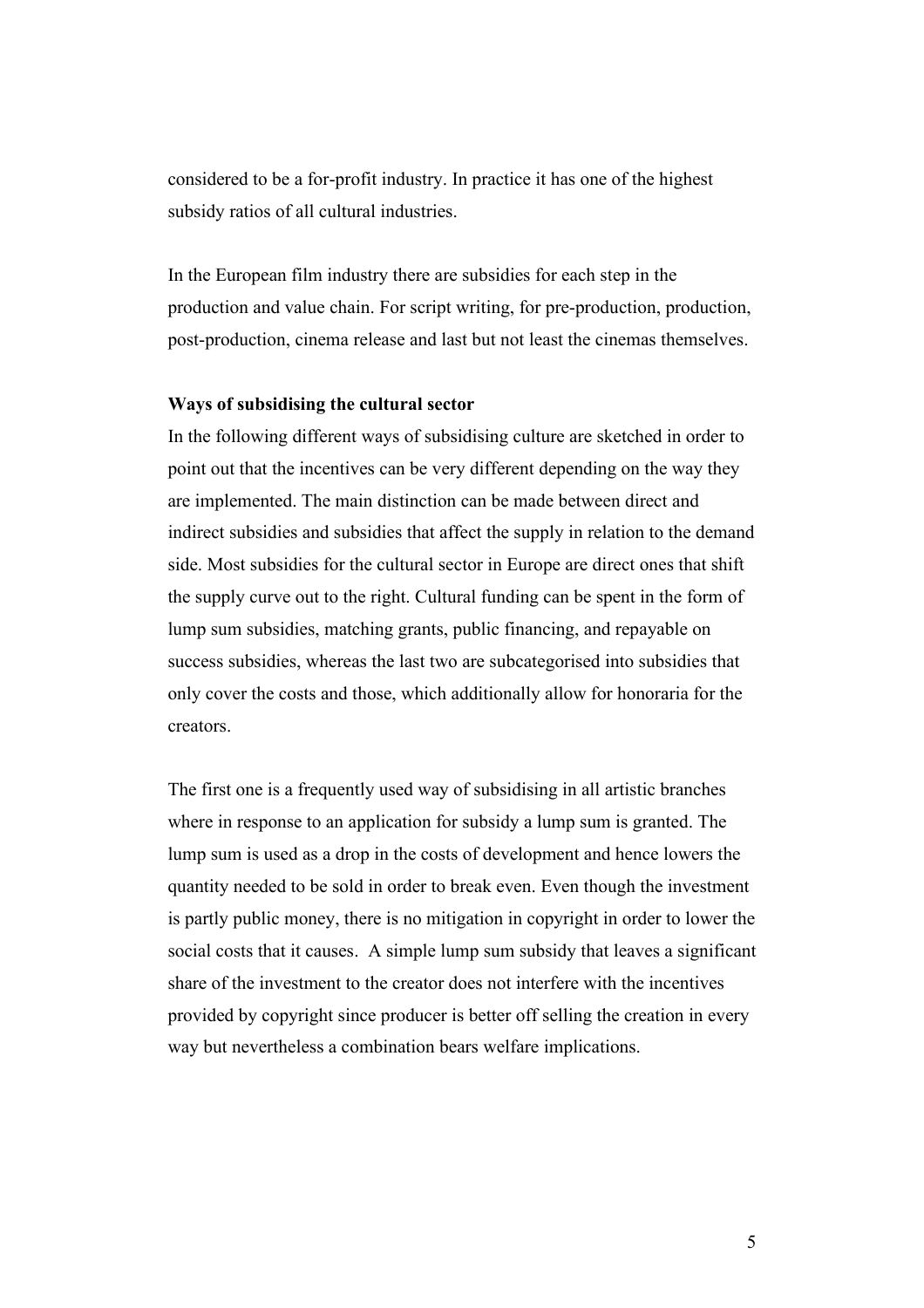The second one, matching grants, shift the demand curve out to the right since the subsidy can be pictured as a decrease in price, which triggers the opposite effect to rights protection. If copyright prices are higher than market prices, matching grants can keep the price down to a competitive level so that the deadweight loss could be minimised.

The third case is not a subsidy in the usual sense of the word but full public coverage of the costs. This is true for most experimental artistic projects and projects in the public sphere. The costs are covered and the copyright remains with the authors and therefore it is not work for hire or equal to rewards in the sense of Shavell and Ypersele. If the subsidy exactly covers costs, the incentives to distribute are not changed as in the case of the lump sum subsidy. In some cases in addition to the coverage of the costs funding bodies also tolerate payments to the creator. In that case it depends whether the expected returns from copyright based exploitation are higher or lower than the expected payment of the next project. If the expected payment of a future project is higher than the expected copyright royalties of the previous ones, the creator is better off committing himself to a new project than exploiting one from the past. In that case, the incentives to work on a new project are stronger than those to exploit past projects and therefore publicly funded creations disappear from the market for two reasons. First, the creator is not interested in the exploitation of his work and therefore he shows no interest in the distribution and hence will take the creation off the market. Second, the creator is not willing to put the creation in public domain, since it might become valuable in the future. Even if the probability is very, low the private costs of keeping the rights are zero and therefore it is the dominant strategy for the creator to take the product off the market and keep the rights.

The fourth case is subsidies that are repayable on success that are often used in the European film industry. Again it is not a subsidy in the sense of the word –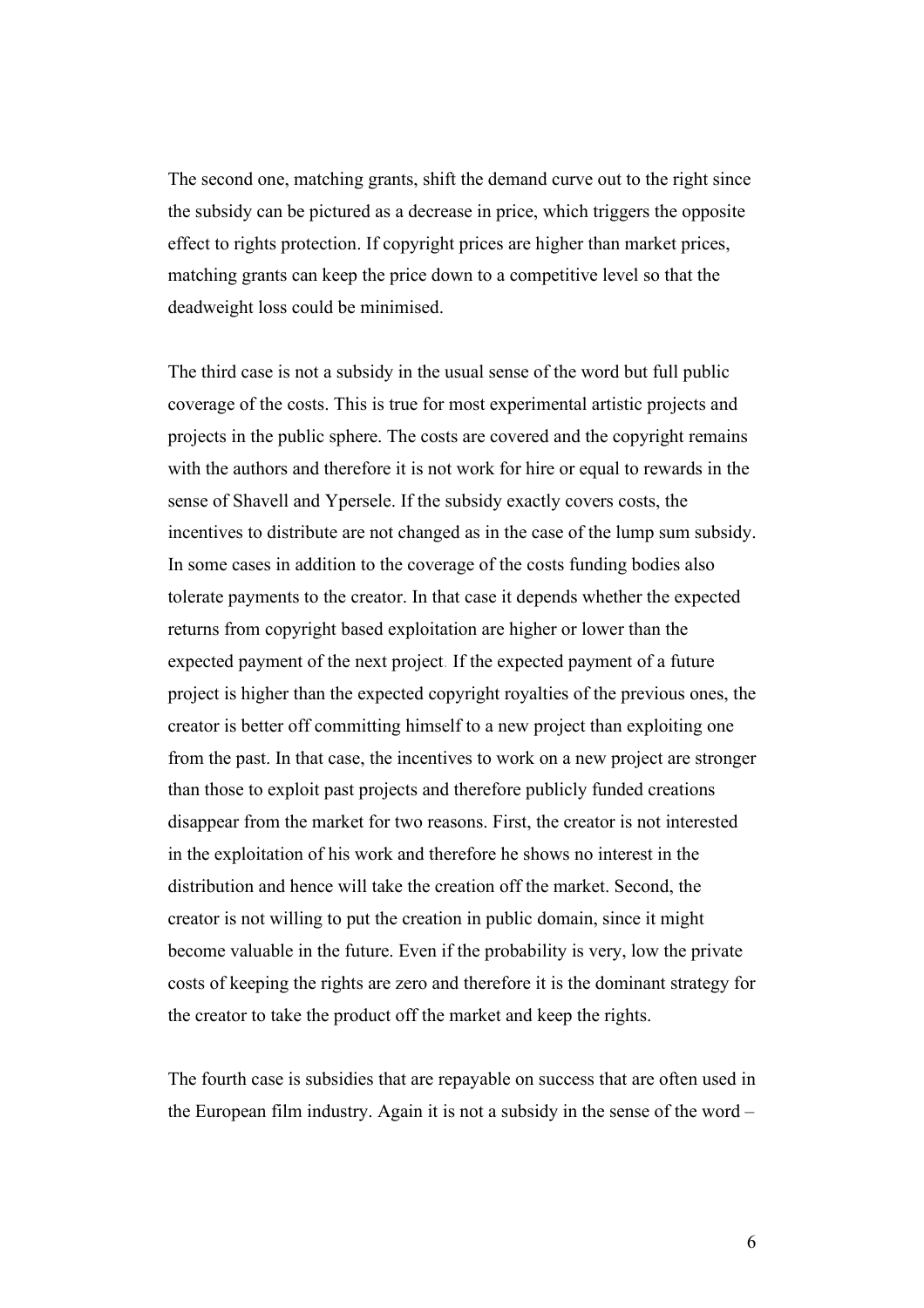it is state-financed investment. If a such a subsidy is granted, money gets transferred to the producer in order to produce the film but if the film turns out to be a success the money must be paid back in the following way: from every cinema ticket, the cinema keeps 50% and gives 50% to the distributor. The distributor keeps the money as long as it is needed to cover the costs of marketing. After that she has to split her share equally with the producer. The producer in turn keeps his share until the invested money is recouped and then shares with the public funding body according to its investment. As mentioned above, the equity ratio of producers in Austria ranges between 2% and 5% which gives the producer a share of 0.005 to 0.0125 percent of a cinema ticket or 3 to 7.5 cent at an average ticket price of 6 Euro. Additionally, it must be mentioned that there is also a producer's fee, a lump sum subsidy that is given to the producer as a kind of income. This subsidy has a double impact. On the one hand it is a subsidy to cover their work (at least partly) and on the other hand it is accepted as a part of the equity that is invested in the project and hence raises the equity ratio of the producer. Consequently, the lump-sum subsidy enters the basis of calculation for the equity ratio. And again, if the producer's fee of the next project is higher than the expected returns of the past ones, he makes more money producing a new film than exploiting an old one. That means that copyright on the one hand provides an incentive to exploit old projects, which is neutralised by the incentives given through the subsidies that favour the production of a new project. Since the funding bodies show an interest in distributing the movies, an additional incentive for distribution and exploitation was implemented. In addition to the copyright, the funding bodies offer to match every Euro that is paid back by a factor of four.

In that particular case, which is quite common for the European film industry, copyright does not only provide an insufficient incentive to create, also it does not even provide an incentive to exploit publicly financed projects. In order to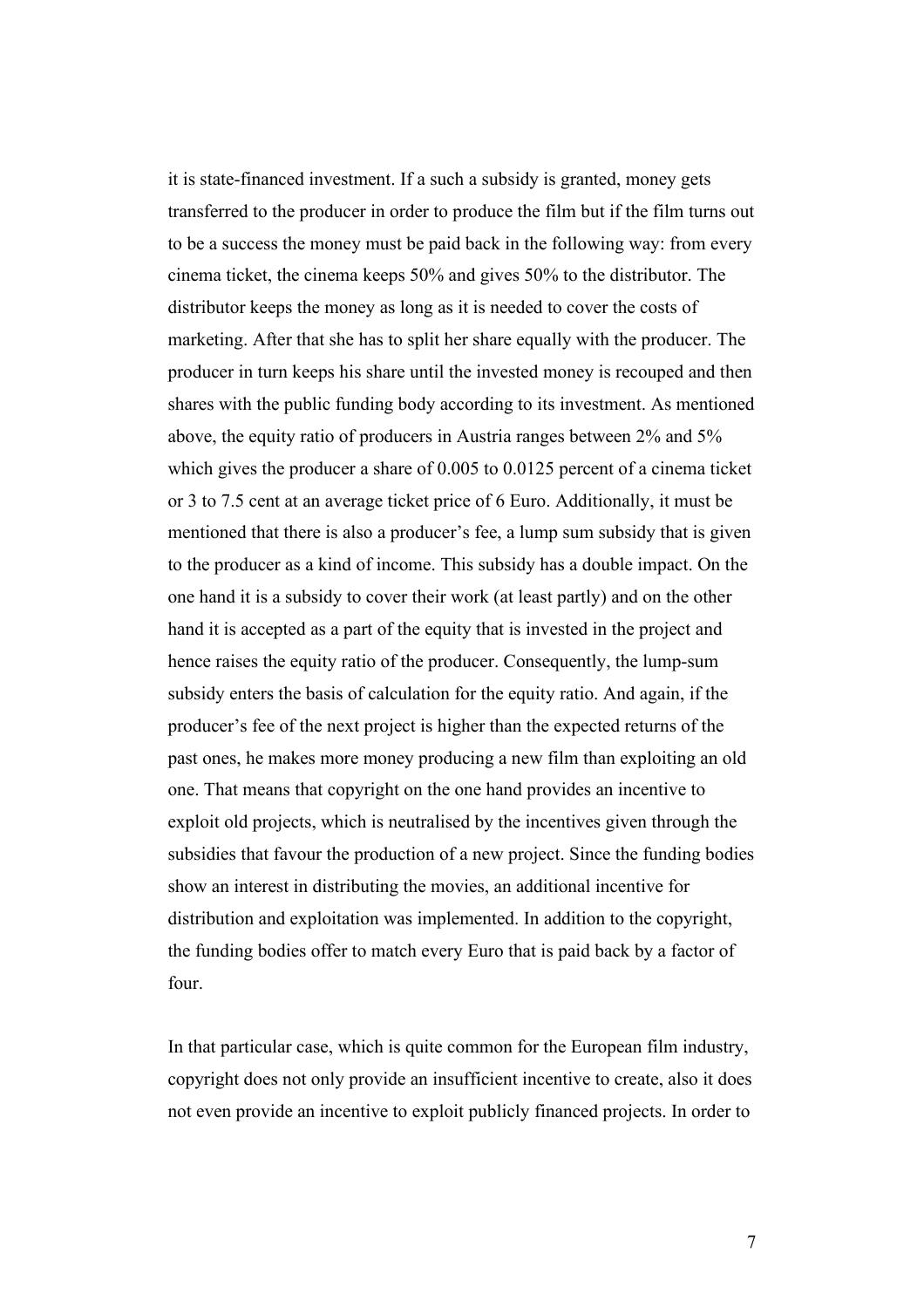avoid the movies disappearing from the market, the funding bodies introduced an additional incentive to copyright to market the projects.

## **Economic effects of subsidies**

Shavell and Ypersele (2001) built a model to compare intellectual property rights with a reward scheme and an optional reward scheme where creators can choose between rights protection and rewards. They found that an optional reward scheme is Pareto superior to only intellectual property rights because even if patents provide the stronger incentives to create there is a free choice between rights protection and the reward. In case the reward is chosen, monopoly pricing can be avoided and the innovation is free for derivative works. As outlined above there is a third option that is very common for the cultural sector and that is a model that features intellectual property rights as well as public money (subsidies). For reasons of simplicity the model, will be adapted for the case of lump-sum subsidies. The analyses of other forms of subsidies would make the model much more complex and the subsidy mechanisms described above are partly inefficient in themselves such as the example from the film industry, where additional subsidies were implemented to correct the failures of other subsidies.

The basic rationale is, that a subsidy increases the money invested in the sector and the simplest case that fulfils the criterion is the one of a lump-sum.

### **The model**

To avoid confusion, I use the same the notation as Shavell and Ypersele (2001)

 $k =$  investment for the creation and  $p(k)$  = probability of an creation;  $p'(k) > 0$ ;  $p''(k) < 0$  $c =$  unit costs of producing copies of the creation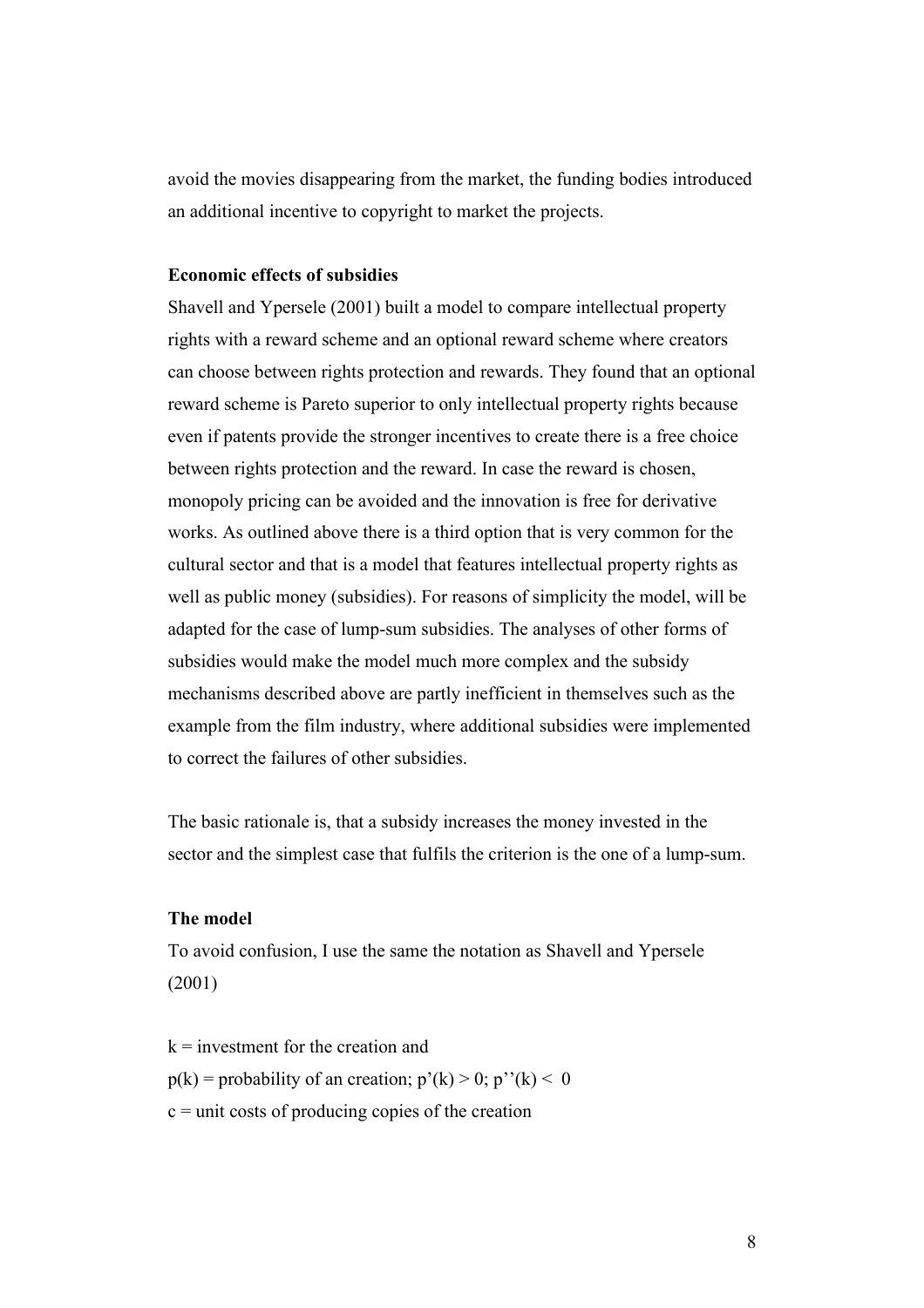$q =$  quantity of copies  $d(q;t)$  = inverse demand;  $d_q(q;t)$  < 0  $t =$  parameter in  $[t_a, t_b]$  $s^*$  = social surplus (= social welfare exlusive research investment)

# **The model**

## **First-best solution**

First I introduce Shavell and Ypersele's model (equations 1-4) for the firstbest outcome featuring neither copyright nor subsidies nor rewards.

$$
s^*(t) = \int_0^{q(t)} (d(q,t) - c) dq
$$
 (1)

The first best investment into creation would than be

$$
p(k)s^*(t) - k \tag{2}
$$

and consequently the first derivate

$$
p'(k)s^*(t) = 1\tag{3}
$$

From which we get the optimal investment  $k(s^*)$ . The first-best social welfare  $W^*(t)$  is

$$
W^*(t) = p(k(s^*(t)))s^*(t) - k(s^*(t))
$$
\n(4)

## **Subsidies**

Adding a lump-sum subsidy to this model would only affect the investment k directly. Let x denote the share of public money in the investment. The case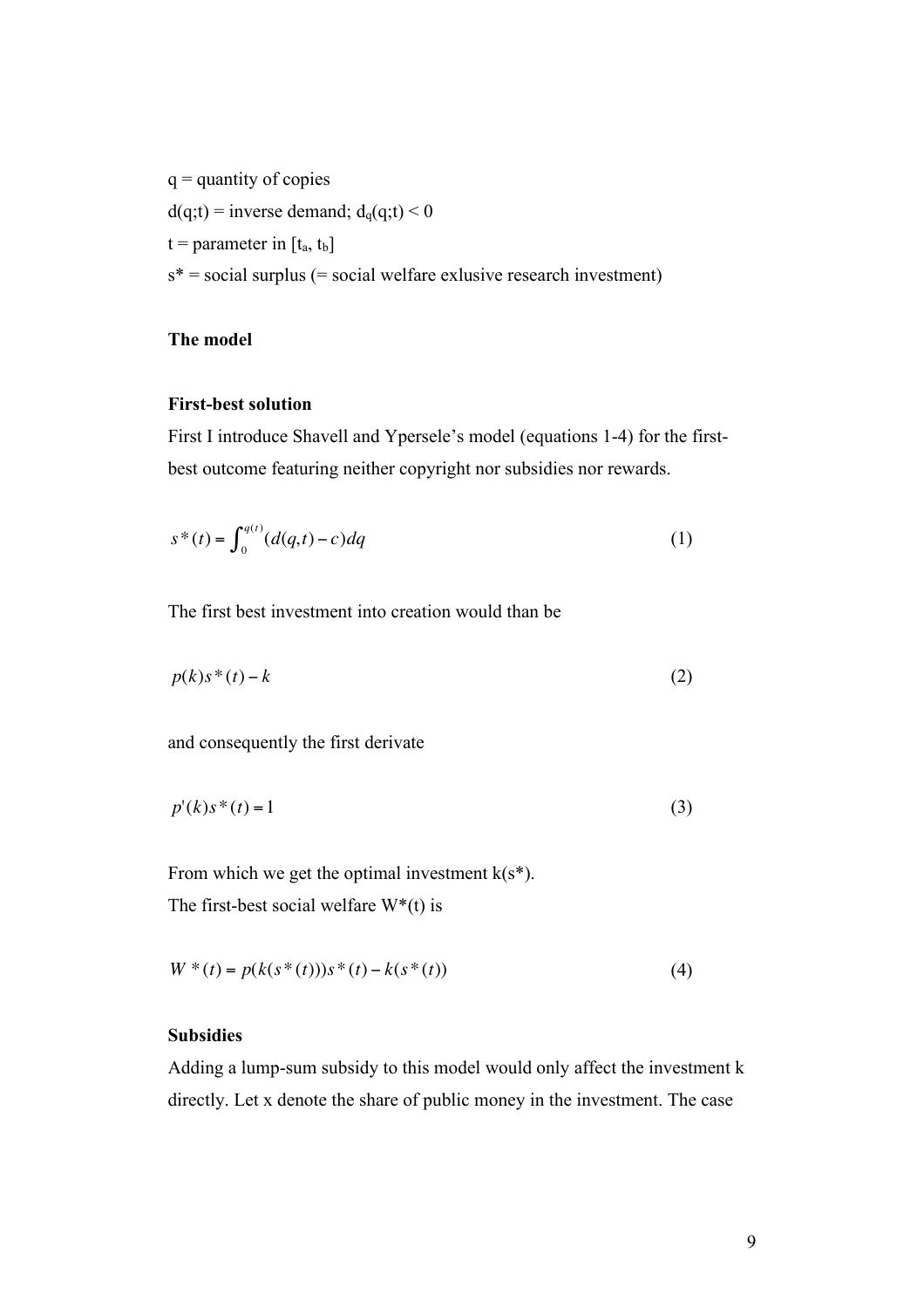for subsidies without copyright would not change s\* and the welfare function derives from

$$
p(k)s^*(t) - (1-x)k\tag{5}
$$

for all  $0 \le x \le 1$  so that

$$
p'(k)s^*(t) = 1 - x \tag{6}
$$

which leads us to the optimal investment for a given share x of subsidies:

$$
k(x, s^*(t)) = k_{\text{privat}} + k_{\text{subsidy}}
$$

with

$$
k_{\text{private}} = (1-x) k(x, s^*(t))
$$
  

$$
k_{\text{subsidy}} = x k(x, s^*(t))
$$

and

$$
W_x * (t) = p(k(x, s * (t)))s * (t) - k(x, s * (t))
$$
\n(7)

Since  $p(k)$  follows the properties that  $p'(k) > 0$  and  $p''(k) < 0$ ,  $k(x, s^*(t))$ increases faster than the first term of equation (7). Ergo the investment rises with the subsidies but the total welfare  $W_x^*$  is smaller than the first best welfare W\*. x and k correlate positively, so that an increase in subsidies results not only in an higher level of total investment but also in private investment.

 $k_{private} \geq k(s^*(t))$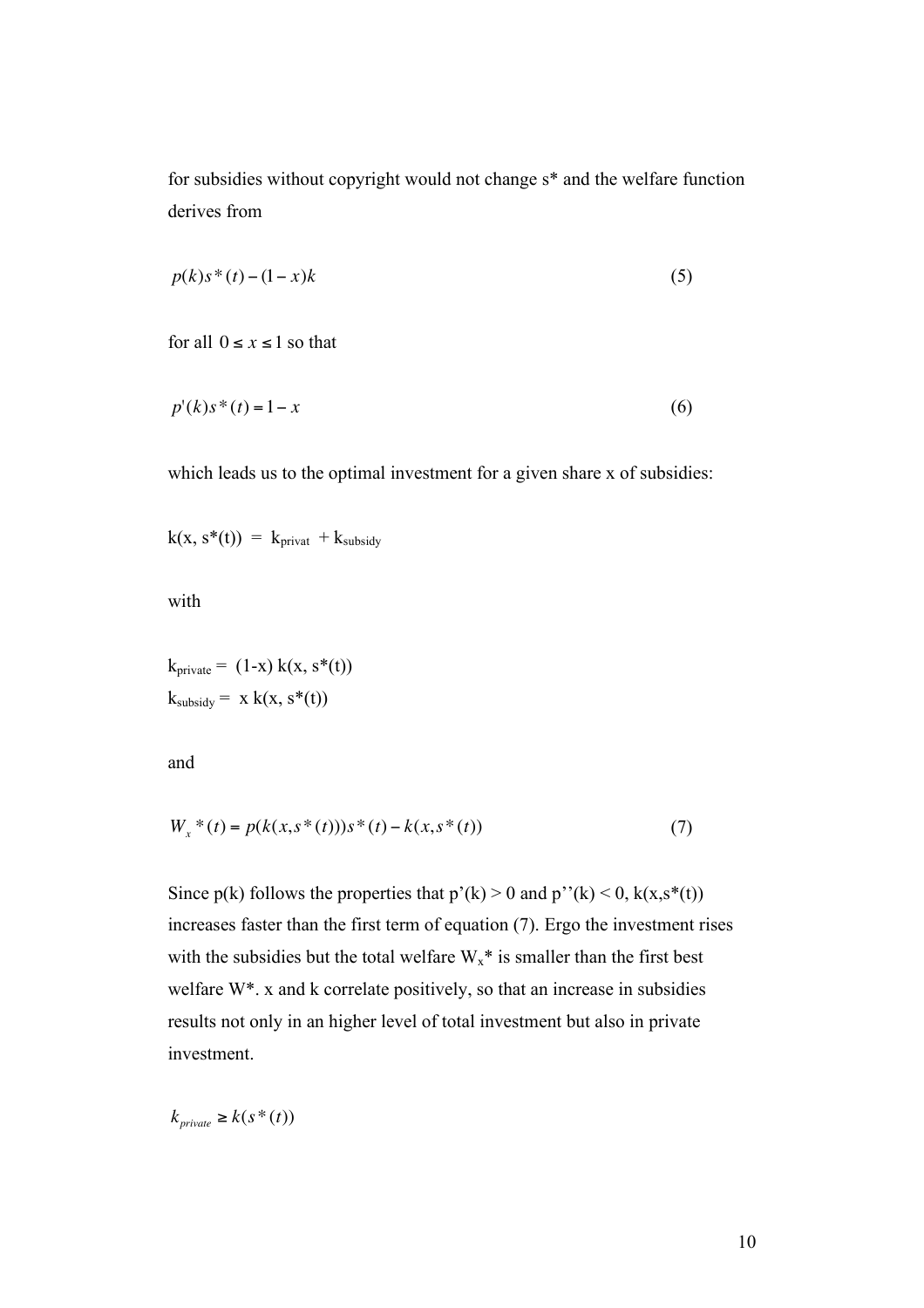and

 $W * x(t) \le W * (t)$ 

## **Intellectual Property Rights**

The second case (equations 8-11) Shavell and Ypersele modelled, is for an intellectual property rights regime, denoting  $q_m(t)$  the monopoly quantity and  $\pi(t)$  the monopoly profit.

$$
p(k)\pi(t) - k \tag{8}
$$

so that the first derivative is

$$
p'(k)\pi(t) = 1\tag{9}
$$

Since the monopoly price is higher than the first-best price the monopoly quantity is lower so that a dead weight loss can be expressed as

$$
l(t) = \int_{q_m(t)}^{q(t)} (d(q;t) - c) dq
$$
\n(10)

so that the social welfare under a IPR-regime for a given (t) is

$$
W_c(t) = p(k(\pi(t))) [s^*(t) - l(t)] - k(\pi(t))
$$
\n(11)

#### **Copyright and Subsidies**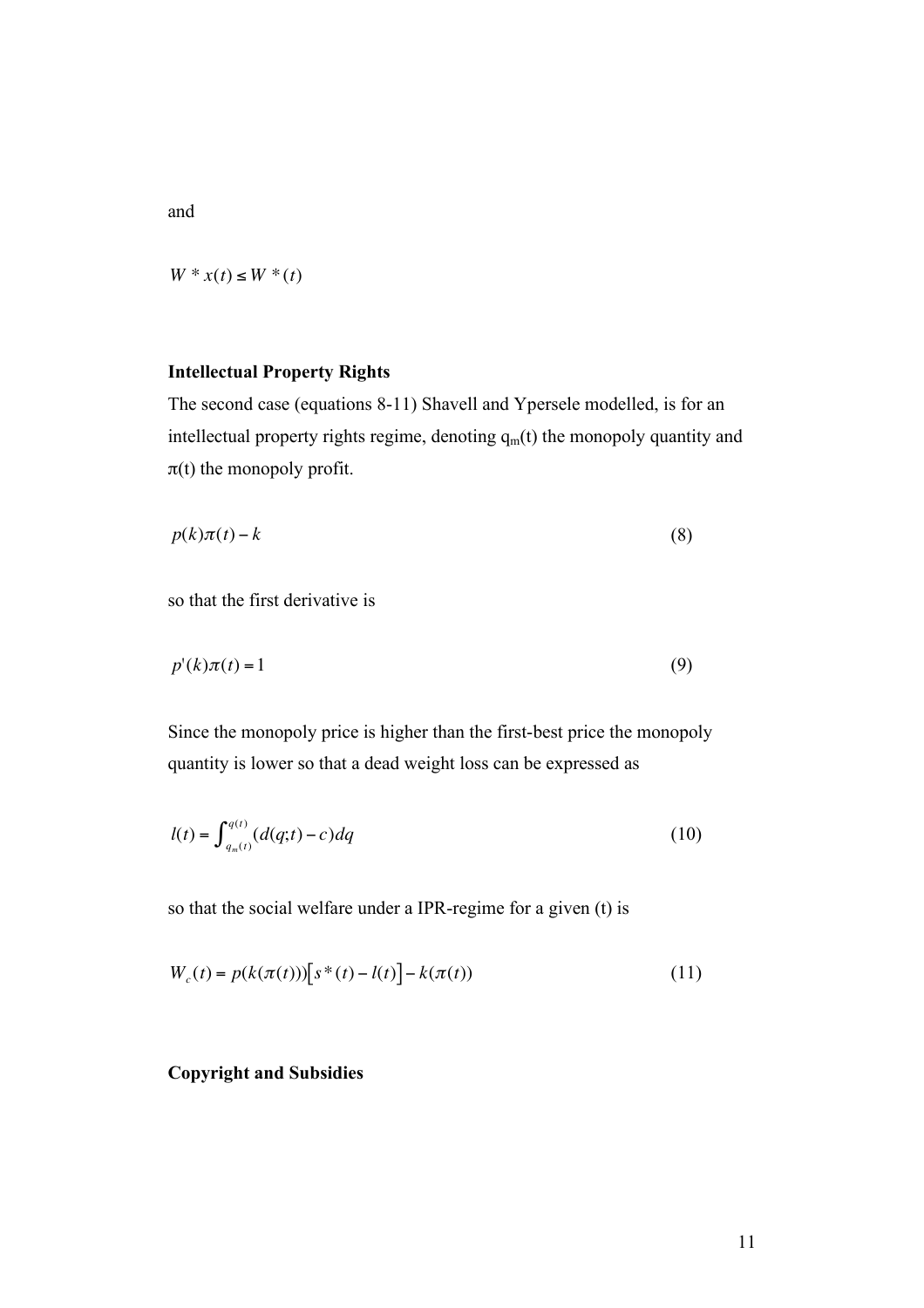In the following case, which is very common in the European cultural sector where copyright and subsidies coexist, a lump sum subsidy is added to the model so that

$$
p(k)\pi(t) - (1-x)k\tag{12}
$$

and the first derivative is

$$
p'(k)\pi(t) = 1 - x,\tag{13}
$$

which leads us now to the optimal investment if copy rights are allowed and a given share x of subsidies:

$$
k(x, \pi(t)) = k(\pi(t))
$$
privat +  $k(\pi(t))$ subsidy

with

$$
k(\pi(t))\text{ private} = (1-x)\,k(x,\pi(t))
$$

 $k(\pi(t))$  subsidy = x  $k(x, \pi(t))$ 

Since a lump-sum subsidy does not affect the dead-weight loss as expressed above the social welfare can be expresses as

$$
W_{c,x}(t) = p(k(x,\pi(t))) [s^*(t) - l(t)] - k(x,\pi(t))
$$
\n(14)

# Comparison between W<sub>c</sub> and W<sub>c,x</sub>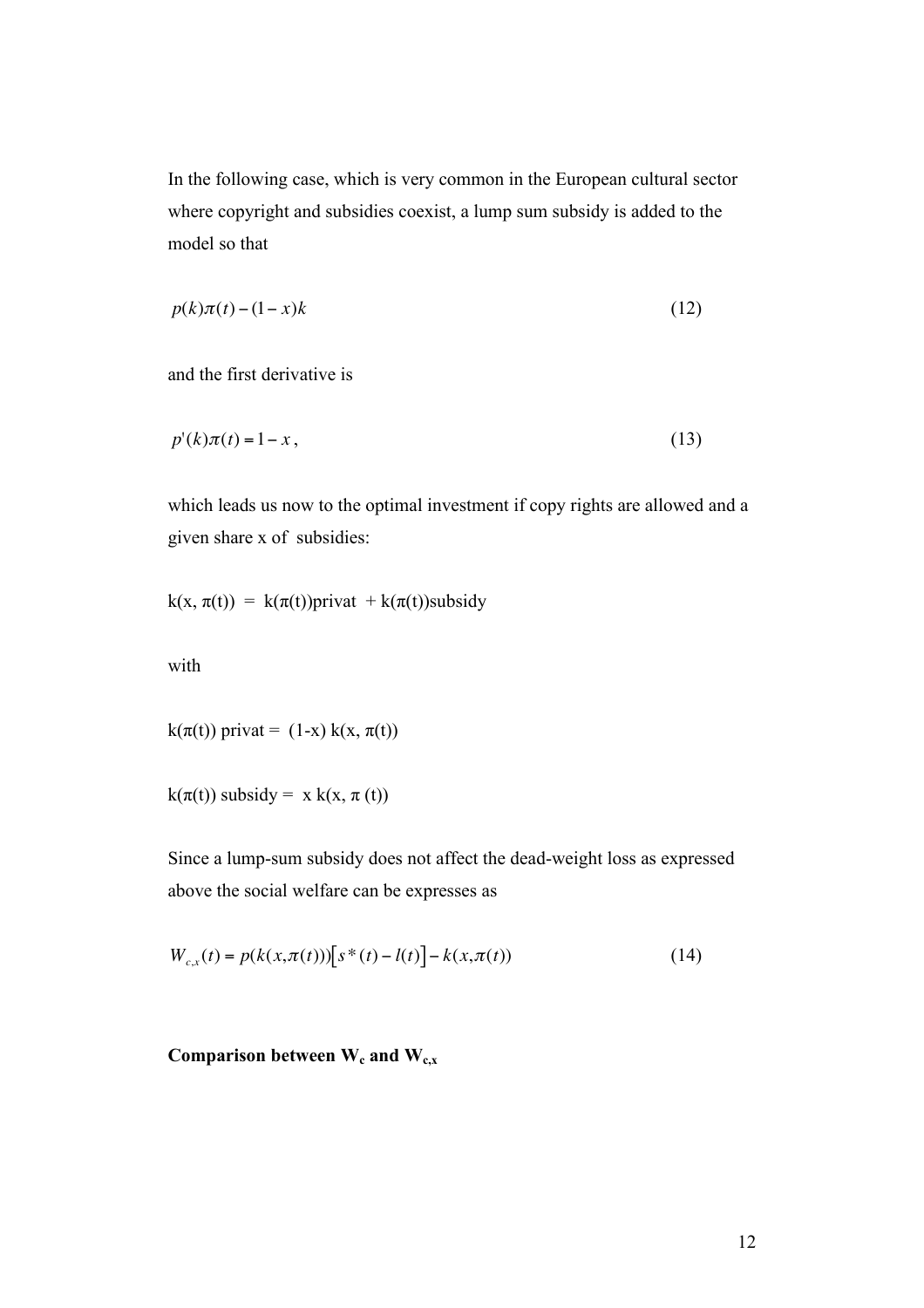For the same reason why  $W_x$  is smaller than  $W^*$ ,  $W_{c,x}$  is smaller than  $W_c$ . Even tough subsidies could compensate the dead weight loss copyright generates through underinvestment, the total welfare decreases.

From Shavell and Ypersele analysed that the welfare under intellectual property rights is inferior to the first best welfare. There for we can summarise that

$$
W^*>W_{c}>W_{c,x}
$$

and that

 $W^* > W_{x} > W_{c,x}$ 

### **Copyright versus subsidies**

The question that is left is the relation between  $W_c$  and  $W_x$  which would result from

$$
\frac{p(k(x,s^*(t))) [s^*(t) - l(t)]}{p(k(\pi(t))) [s^*(t) - l(t)]} = \frac{k(x,s^*(t))}{k(\pi(t))}
$$

If the right side of the equation is larger than the left side that would mean that the investment under subsidies has increased faster in relation to the investment under copyright than  $p(k(x, s^*(t)))$  has in relation to  $p(k(\pi(t)))$ . Hence subsidies would be Pareto superior to copyright - vice versa. (proof is forthcoming.)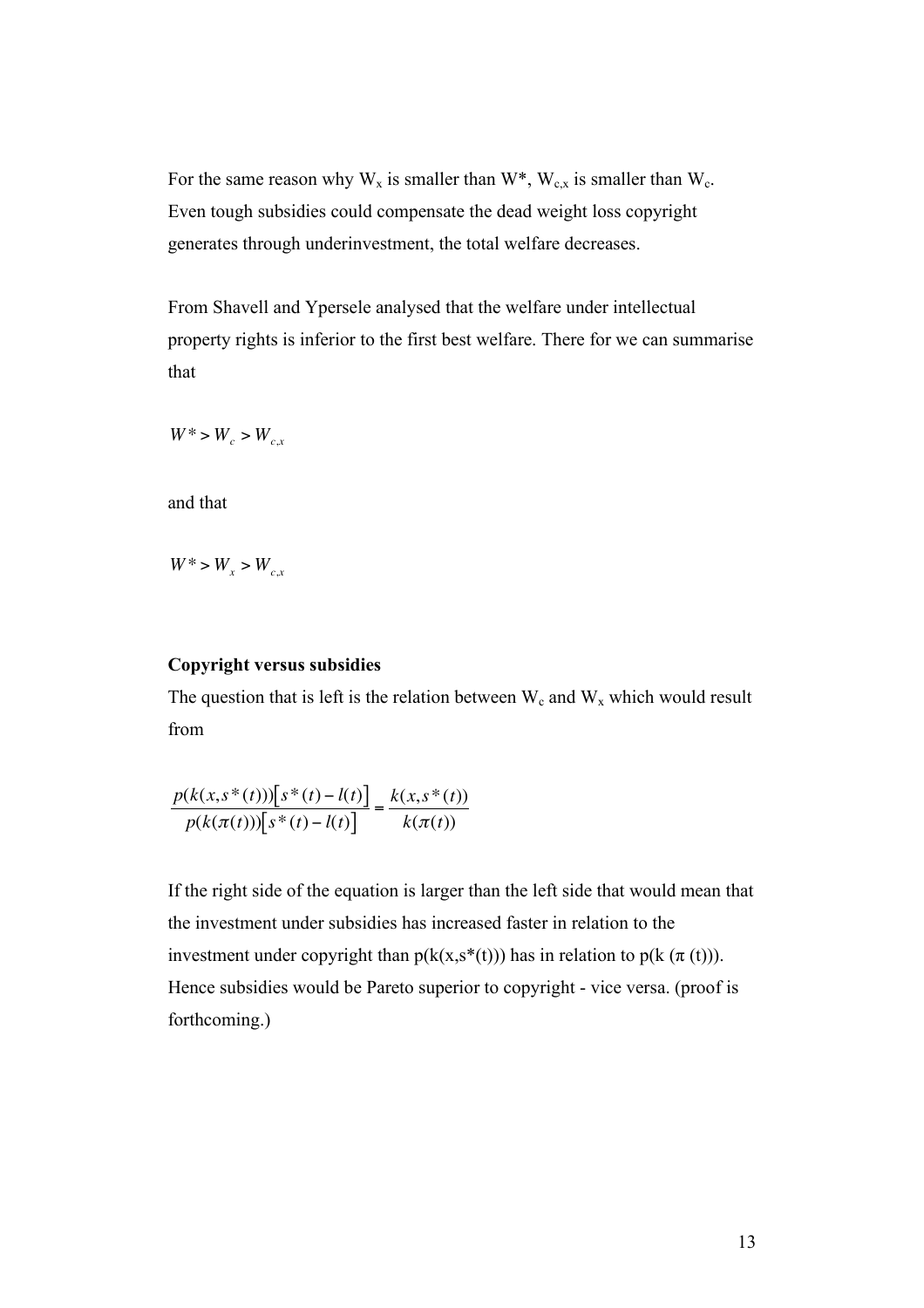## **Conclusions**

Economics of copyright and cultural economics are two areas of economics that to a large extent cover the same industrial sectors but are barely linked to each other. While cultural economists argue for or against subsidies they hardly take the effects of copyright into account and vice versa. Also on a political level, these two fields are barely related to each other and if they coexist the effects of the two measures are not coordinated. In this paper, I showed that the incentives and effects deriving from both measures, subsidies and copyright, conflict with one another and that a combination of both leads to a welfare level that is inferior to either of the two options. It is evident that either one of the measures is superior to the combination of both.